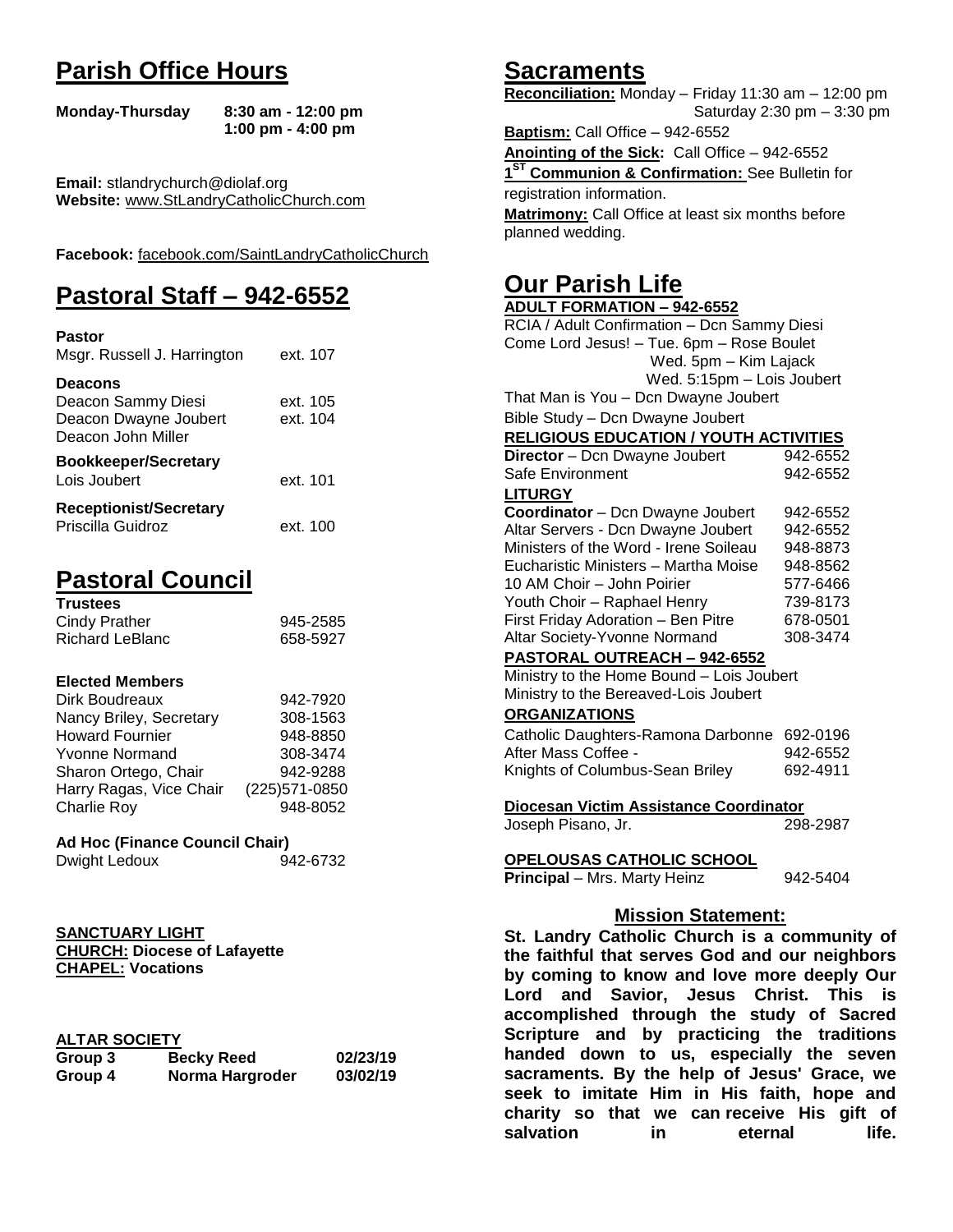# *From the desk of Msgr. Harrington:*  **Pastoral Reflection #27**

"The measure with which you measure will be used to measure you. (Matthew 7:2)" I don't know about you, but this is one scripture passage I wish wouldn't have made it through St. Jerome's translation. It appears in various forms in three of the four gospels; Matthew, Mark and Luke. It is a saying attributed to Jesus that is so alarming and challenging we often skip over it and move on to the next parable or teaching.

How we judge others, how we judge the world is how we will be judged. The measuring cup we use will be the measuring cup that God will use to judge us. The teaching couldn't be any clearer. Even if not taken literally, it is still a sobering opportunity for us to reflect on our measuring cup. Is our cup substantial and merciful? Is our cup forgiving? Is it so generous that we see everyone else as gift and fellow pilgrim? Is our cup so full of the wonder of God that we willingly love others, are patient of others, non-judgmental of others? Is our measuring cup so vast that we can hardly carry it – it is so full of all of God's creation?

Or is our measuring cup the size of a doll's thimble? There is no room for mercy or forgiveness. There is no room for those who cannot pass the harsh judgments we place on them. No one can live up to our standards, no one is worthy of our love – not even ourselves. We become more severe judges than God. He has to love everyone, whereby we are free to run roughshod over others, ignoring their true selves and obsessing over what we perceive as their faults. It is too easy for us to chart the inadequacies of others; our captain's logs are jammed pack with our accounts of everybody's shortcomings. The amazing thing is how swiftly we judge others. It can happen in the blink of an eye. It happens before we even realize it.

We so willingly point at others, take the limelight off ourselves, and judge away to our hearts content. Somewhere deep in our conscience we might whisper to ourselves, "oh, I shouldn't do that, it's not nice".

But Jesus makes it quite clear, it is definitely more than just 'not nice'. To judge others is to construct a measuring cup that will be used to judge us. That very same cup that our self-righteousness polishes and shrinks will corrosively judge us. The smallness of our mercy and forgiveness, the poverty of our own hearts will be used to consider our worthiness to bask in the presence of God. It is not God judging us; we are judging ourselves by our own cup, and we are found wanting.

But if Jesus teaches us anything, He teaches us that we can change. It is never too late. With His grace we can stretch our hearts, mold new measuring cups that are forged in His love, His mercy, His forgiveness. Are we not tired of carrying the burden of hyper-criticism of others and ourselves? Is not our hypocrisy the heaviest burden of all? Can we not see that our squinty-eyed judgments rob the integrity of God's creation of its wonder and beauty?

Let anyone among us who is sinless cast the first stone.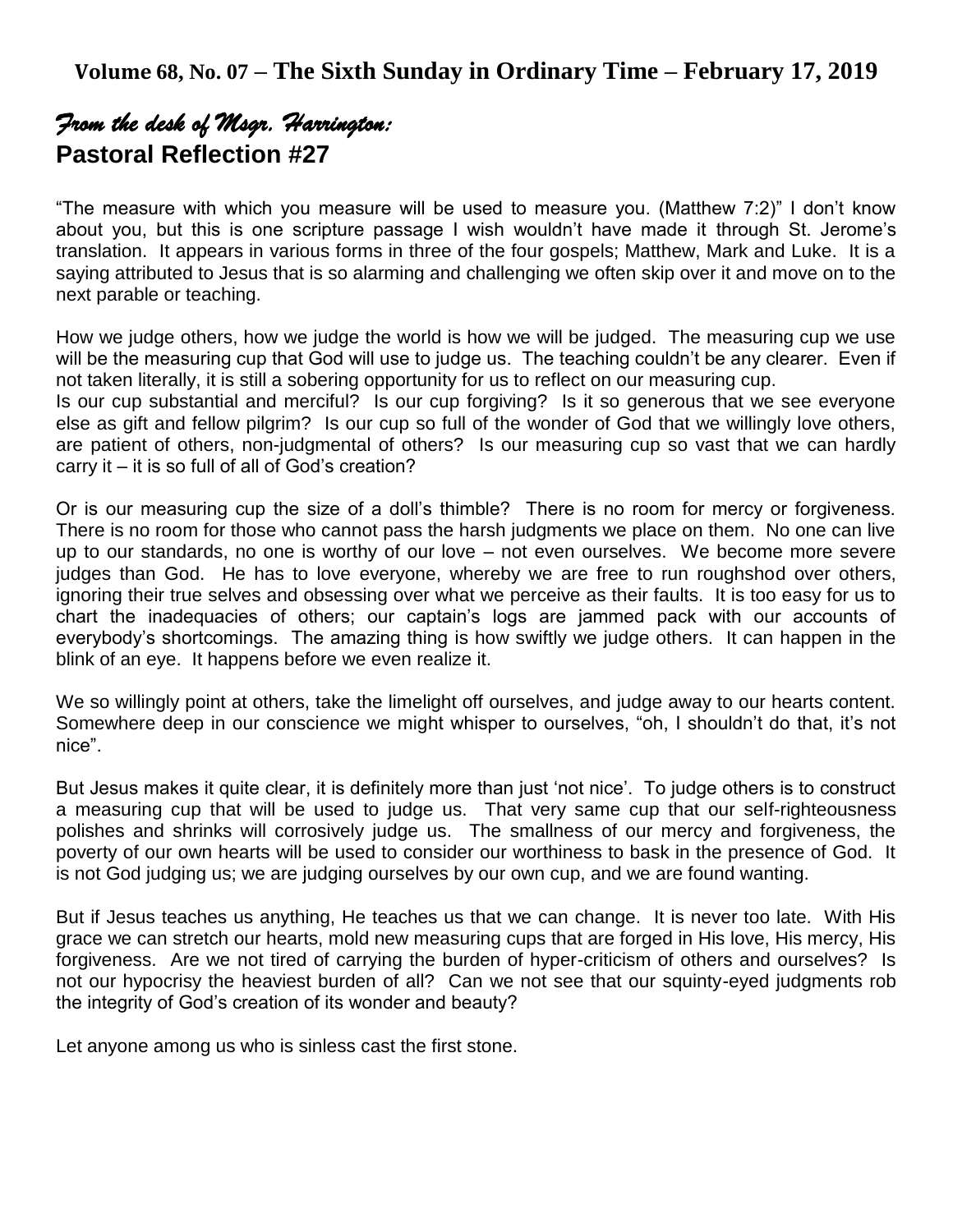## **POPE FRANCIS' INTENTIONS –**

**February - Universal:** For a generous welcome of the victims of human trafficking, of enforced prostitution, and of violence.

#### **OFFERTORY COLLECTIONS – February 10, 2019**

| <b>REGULAR</b>                     | \$10672.46 |
|------------------------------------|------------|
| <b>GOAL</b>                        | \$9000.00  |
| Maintenance & Repair Fund          | \$300.00   |
| Poor / Needy                       | \$368.00   |
| Missions in Latin America          | \$8.00     |
| <b>OCS Foundation</b>              | \$26.00    |
| Maintenance Endowment              | \$420.00   |
| <b>Black &amp; Indian Missions</b> | \$8.00     |

Thank You for Your Generosity!

### **Second Collection**

**02/17/19** – OCS Foundation **02/24/19** – Black & Indian Missions

### **REMINDERS FOR THE WEEK**

| <u>Sun. - 02/17</u><br>3:30 <sub>pm</sub>            | <b>Confirmation Class</b>                                                |
|------------------------------------------------------|--------------------------------------------------------------------------|
| <u> Mon. - 02/18</u><br>5:45pm                       | Rosary @ Lafleur Monument                                                |
| <u>Tue. - 02/19</u><br>6:00pm                        | Come, Lord Jesus!                                                        |
| Wed. - 02/20<br>6:00am<br>9:10am<br>5:00pm<br>5:15pm | <b>TMIY</b><br><b>OCS Mass</b><br>Come, Lord Jesus!<br>Come, Lord Jesus! |
| <u> Thu. - 02/21</u><br>5:30pm                       | 1 <sup>st</sup> Communion Class                                          |
| Fri. - 02/22 – Office Closed<br>6:30pm               | <b>Confirmation Retreat</b>                                              |
| <u>Sat. - 02/23</u><br>8:30am<br>8:00am              | <b>Confirmation Retreat</b><br><b>Mass in Valentin Hall</b>              |

### **ARE YOU A REGISTERED PARISHIONER?**

**Please don't take for granted that you are registered in the parish just because you attend Mass here. Census Forms are available at the back of church or by calling or coming by the office during business hours.**

# **READINGS FOR FAITH SHARING The Fifth Sunday in Ordinary Time**

|                            | <b>Jeremiah 17:5-8</b> Cursed are those wose   |
|----------------------------|------------------------------------------------|
| hearts turn away from God. |                                                |
| Psalm 1                    | "Blessed are they who hope                     |
| in the Lord."              |                                                |
|                            | 1 Cor 15:12, 16-20 Christ has been raised from |
| the dead.                  |                                                |
| Luke 6:17, 20-26           | The Beatitudes                                 |

It's time to choose sides. The selections from Jeremiah, Psalms, and Luke each describe the favorable consequences for one group of people and the unfavorable consequences for the opposite group. Jeremiah distinguishes between those who place their trust in God and those who place their trust in others. In Luke's Gospel, Jesus reassures those who are suffering while warning those who are prospering. It is sobering. Let Saint Paul's proclamation of Christ's resurrection be of comfort to all of us.

### **PRAY FOR OUR SEMINARIANS**

| -Cade LeBlanc    | St. Thomas More, Eunice   |
|------------------|---------------------------|
| -Matthew Pitre   | St. Thomas More, Eunice   |
| -Michael Vidrine | St. John, Melville        |
| -Trey Fontenot   | Sacred Heart of Jesus, VP |

Father, in your plan for our salvation you provide shepherds for your people. Fill your Church with the spirit of courage and love. AMEN.

#### **PRAY FOR A PRIEST EACH DAY**

| <b>Sunday, 02/17</b> | Fr. Francis Renfro, SJ     |
|----------------------|----------------------------|
| <b>Monday, 02/18</b> | Fr. Louis Richard, VF      |
| Tuesday, 02/19       | <b>Fr. Michael Richard</b> |
| Wednesday, 02/20     | <b>Fr. Rusty Richard</b>   |
| Thursday, 02/21      | Fr. William Rogalla        |
| <b>Friday, 02/22</b> | <b>Fr. Mario Romero</b>    |
| Saturday, 02/23      | Msgr. J. Robert Romero     |

Eternal Father, we lift up to You, these and all the priests of the world. Sanctify them. Heal and guide them. Mold them into the likeness of Your Son Jesus, the Eternal High Priest. May their lives be pleasing to You. In Jesus' name we pray. AMEN

### **AFTER MASS SOCIALS**

**Each Sunday, following the 8am and 10am Masses we gather in the South Sacristy of the church for coffee & donuts and FELLOWSHIP! Everyone is welcome! Please use the outside entrance near the southeast corner of the church.**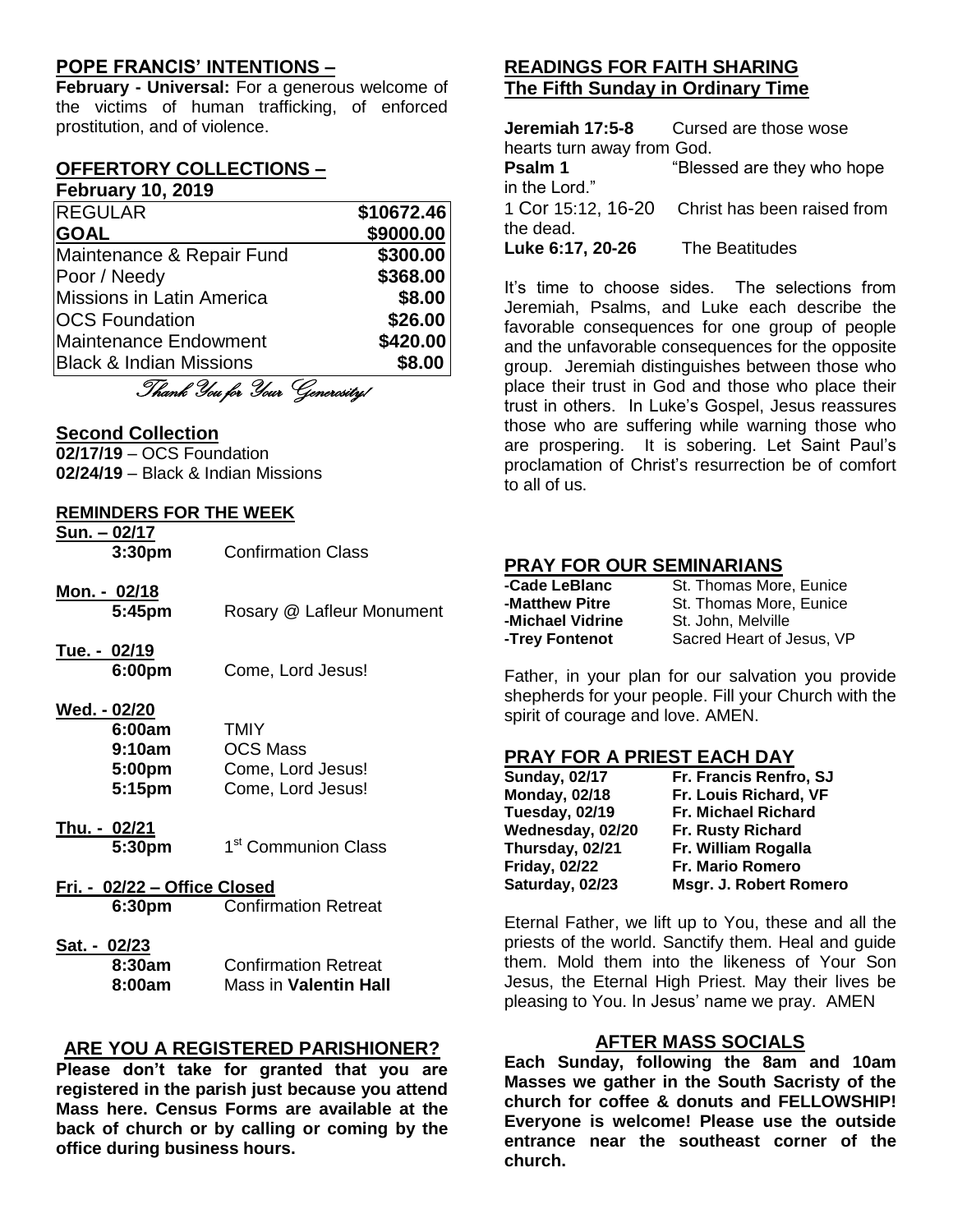# **MASS INTENTIONS**

## **Saturday, February 16**

**4:00pm** Rev. Joseph C. DeLuca; Carolyn M. Bertrand; Billie; Derbes & Hilda Soileau; The family of Charles & Mercedes H. Going; Nita & J. Y. Bordelon, Sr.; Wayne, Jeanette & Jonathan Lalonde; Leroy Huguet; Norris Leger, Toby & Winnie Lalonde & Family; Patrick Murray Labbe; The family of Wm. & Dorothy Hatch; Madelyn McKinney; Barbara Burleigh Thibodeaux; Come Lord Jesus Groups; J.C., Bernice, Cyril James Diesi II & Peyton Cornette; Anna Lois Joubert; Leonard Stevens Sr.; Leonce Lalonde Jr.; Philip Frilot; The Sick & Dying

## **Sunday, February 17**

**08:00am** Youle, Therese & John Ray Fontenot and Martin J. St. Amand; Bernel , Arthur & Eva Fontenot; Velta Dupre Bajat; M/M John, John Jr., Jacob & Michael FaKouri; Lawrence & Beatrice Sylvester Family; Scotty Speyrer; James & Uyless (BD) Robin; Agnes F. (DA) & Bubba Kidder; Lee L. Dupre

**10:00am** M/M Emillian Bodin & Joyce Lagrange; Richard Bordelon; Al Lopez; Hushel Bordelon; Nita & J. Y. Bordelon Sr.; Malcolm "Slick" & Margaret Martin; Aldon Joseph "Danny" Richard; M/M Lee Martin, Jon Martin & Loray Martin Bertrand & Rita Darby; Bobbie Mouton; Winnie, Steve (DA) Ronnie, Dusty Ardoin; William & Thelma C. Lavergne; Ernest A. & Ena F. (BD) McKinney; Claudia Doucet Hernandez; Lee & Beverly Faul & Mark Capone; Guise Tran Ho; Phanxich Tran Ho; Phero Nguyen Nghi; Lawrence Kelly & Darius & Zetta Deville; Matta Nguyen Thi Nho; The Sick & Dying; John Miller, Jr.; Harriet H. Doucet **5:00pm** St. Landry Church Parishioners

### **Monday, February 18**

**12:05pm** Nita & J. Y. Bordelon, Sr.; The Sick & Dying; Sarah L. Groth (BD)

## **Tuesday, February 19**

**12:05pm** Nita & J. Y. Bordelon, Sr.; Aurelia (BD) & Nat Broussard; Arthur (BD) & Eva Fontenot; The Sick & Dying

## **Wednesday, February 20**

**12:05pm** Bobbie Mouton (BD); Winnie, Steve, Ronnie, Dusty Ardoin, Nita & J. Y. Bordelon, Sr. The Sick & The Dying

# **Thursday, February 21**

**12:05pm** Harriet H. Doucet; Nita & J. Y. Bordelon Sr.; The Sick & Dying

### **Friday, February 22**

**12:05pm** Martin Sr.; Angela; Martin Jr.& Wilda Cosgrove; Nita & J. Y. Bordelon, Sr.; The Sick & Dying; James T. Guglielmo (BD)

# **PRAYER INTENTIONS**

Dannie Ardoin, Brenda & Dennys Baird, Camden Barnard, Victoria Barron, Addi Baquet, Eric Baquet, Mona Bernard, Rada Bono, Derek Bourque, Connie Benoit, James Buford Bergeron, Paula Bienvenu, Robert Bienvenu, Marty Billeaudeau, Randy Bordelon, Alexandra Boudreaux, Mildred D. Boudreaux, Joan Brady, Judy Smith Briscoe, Eden Broussard, Pat Burleigh, Nico Campbell, Ronnie Collette, Liz Constantino, Betty Cormier, Leroy Darbonne, Glenda G. Darbonne, Francis "Flossie" David, Donald Dean, Angie Dejean, Rose DeKerlegand Barbara Dopson, Lee Dubuc, Wanda Dupre, Glyn Durio, Brandon Fuselier, Glenda Gaudet, Albert Going, Robert Going,Jr., Sarah Groth, Rita Guidroz, Amelia Guillory, Gabrielle Hanson & Family, Norma Hargroder, Jeanette Harville, Carol Hebert, Eva Herbert, Corrace Hollier, Rosalie Jackson, Bryan Fontenot, Linda L. Fontenot, Merci Janise, Jo Ann Jones, Leon Khan, Murphy Lanclos, Sr., Virgie Lanclos, Lisa Leblanc, Jenny Ledoux, Ronald Leger, Paul Leleux, Cassandra Marceaux, Malcolm Marcus, Kathy Martin, Heather E. Matt, Sidney Matt, Shirley Meche, Barbara Micheal, Marguerite Miller, Ed Moise, Taylor Morales, Glenda Moreau, Julia Ortego, Gene Paillet, Mary Paillet, Elliot Pavlovich, Keith Pavlovich, Glenda Pitre, Michelle Poulet, Butch Richard, Gerald Roy, The Keith Richard Family, Geneva Scallon, Wilbur Reed, Jr., Pap Roy, Clara Smith, Elaine Soileau, Ronald Speyrer. Andrew Stelly, Audrey Stelly, Lonnie St. Cyr, Becky Sylvester, Richard Tatman, Ervin Thibodeaux, Margaret Thibodeaux, Claire R. Venable, Wilma Villery, Brett Walker, Augustine Wilson, Brad Woodel, Evelyn Wyble

#### **(It is diocesan policy that we must have permission from any individual that is to be placed on the list of intentions prior to their name being listed.)**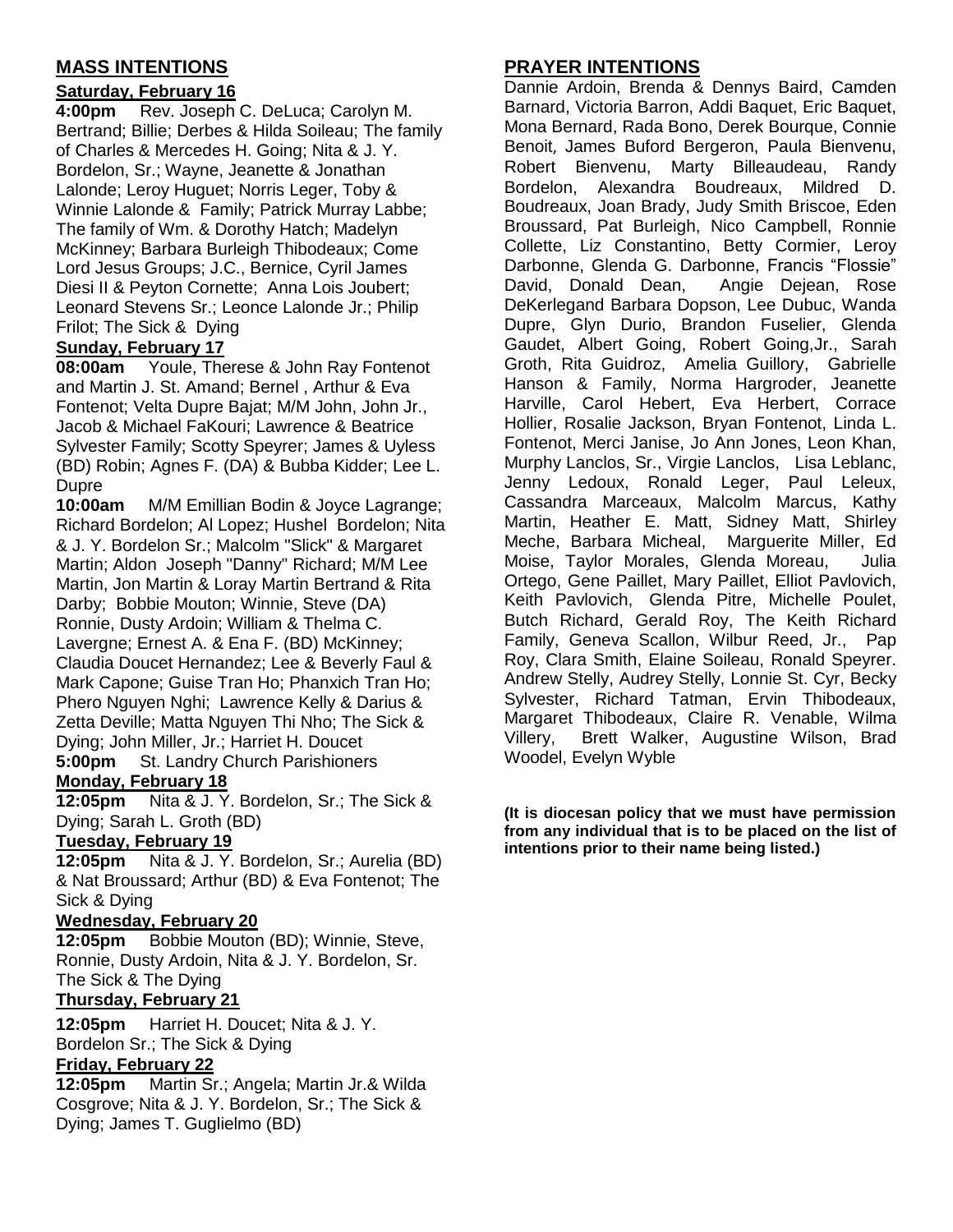## **St. Landry's NEW MAUSOLEUM**

**When the time comes, where will I be buried? Have I made plans for that? How will my loved ones know my wishes? These are questions that we will all have to answer one day. What would you do if something happened in your family tomorrow? We don't like to think about those things and much less discuss the subject, but death is inevitable. Getting your burial space ahead of time is good family planning and makes good practical sense, especially now that our church is having a new mausoleum program in our historical cemetery.**

**If you buy now, you have choices. There are four different types of doubles, four different levels, also family units. There are different options for payment as well. If you wait until later to purchase, the options will be limited. The moment you sign up you are covered. Now you have the opportunity as husband and wife, and perhaps your entire family, to do your planning together in the privacy of your own home. Taking care of these plans now is a lot easier than to do so following a death.**

**Representatives from American Cemetery Consultants, are now available to meet with you at your home or at the church office to answer questions about the mausoleum and help you to choose the option that is right for you. The number of crypts selected before construction will determine the final size of the mausoleum. Spaces are reserved on a first come basis. Anyone wanting information should either mail in the postage paid reply card from the brochure that was mailed to your home or call 337-935-3570.**

## **MEN'S RETREAT**

**The annual Opelousas Area Men's retreat at the Our Lady of the Oaks Retreat Center in Grand Coteau is scheduled for Thurs., 2/28 – Sun., 3/03. There are still slots available! Call Andrew Guidroz @ 337-351-0732.**

### **LENTEN BIBLE STUDY**

**We will be offering a Bible Study Course on Monday mornings during Lent at 10:00. The study will focus on the Blessed Mother. If you are interested in signing up for the program please call Deacon Dwayne Joubert by 2/25. The meetings will be held in Valentin Hall.**

### **ALTAR SOCIETY**

**The Altar Society meets on the second Monday of every month at 5:15pm in Valentin Hall. We are always welcoming New Members to be a part of our mission to assist in beautifying our church for the sacred liturgies. Our next meeting will be on Monday, 03/11! For more information call Yvonne Normand @ 337-308- 3474 or Janis Courvelle @ 337-789-0971.** 

### **ALTAR SERVERS**

**We are always looking for more young people who desire to serve our Lord in this very important ministry! All Students who have made their 1st Holy Communion through HS are invited to become servers… Parents contact Deacon Joubert for more information.**

#### **LENTEN MISSION**

**Save the Date! Our Lenten Mission will be held on the evenings of March 25th & 26th. Mass will be celebrated at 5:30pm followed by the Mission Talk by Father Brent Smith from 6:00pm to 7:00pm. More information is coming soon!**

### **STATIONS OF THE CROSS**

**Each Friday during Lent we will have the Stations of the Cross @ 5:15pm in church. The Sations will be followed by a simple (But Delicious!) soup and bread supper in the Valentin Hall dining room. Please join us!**

### **AFTER MASS SOCIALS**

**Each Sunday, following the 8am and 10am Masses we gather in the South Sacristy of the church for coffee & donuts and FELLOWSHIP! Everyone is welcome! Please use the outside entrance near the southeast corner of the church.** 

#### **MUSIC MINISTRY**

**We are always looking for new voices to enhance our ministry of liturgical music! If you feel called to share your talents in this capacity, call one of our choir directors – JP Poirior (337) 577-6466 or Rafael Henry (337) 739-8173, or call the parish office and someone will get with you!**

### **KNIGHTS of COLUMBUS**

**The Knights of Columbus, Council #1173 meets on the second Thursday of each month. Call Sean Briley (337) 692-4911 if you are interested in joining.**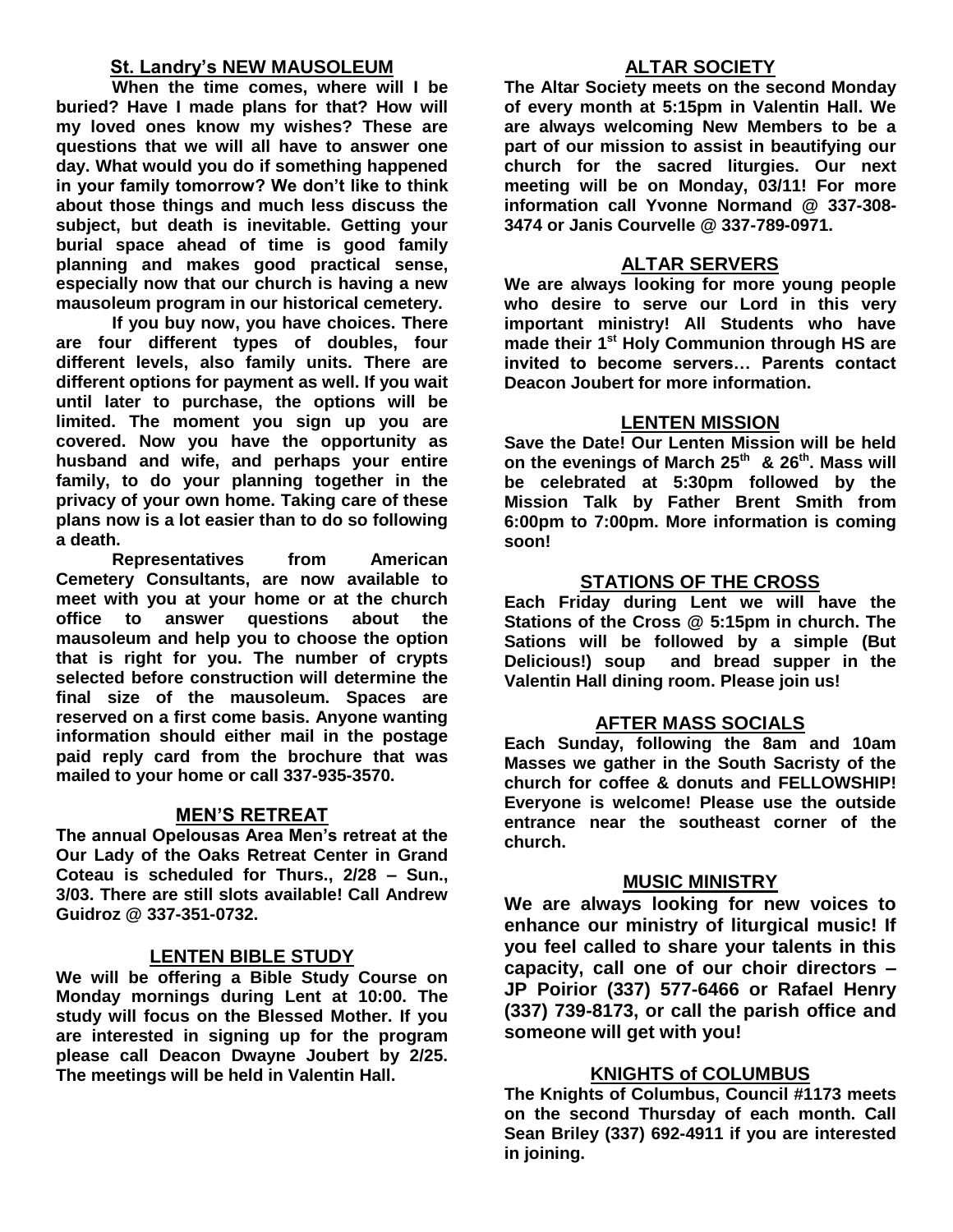# **EXTRA – ORDINARY MINISTERS**

**February 23/24**

**Saturday – 4:00pm Altar Servers:** Katie & Broty Stelly **Extra-ordinary Ministers of the Eucharist:**  Regena Stelly, Michelle Naquin, Didier Hargroder, Suzette Ellis, Alice Cormier **Reader:** Charlie Roy

#### **Sunday – 8:00am**

**Altar Servers:** Leigh Labrie, Beau & Ethan Stelly **Extra-ordinary Minister of the Eucharist:** Gerry Vidrine, Debbie Fay, Debbie Deshotel **Reader:** Dwight & Christine Ledoux **10:00am**

**Altar Servers**: Noah & Rylee Labruyere, Mia Fuselier **Extra-Ordinary Ministers of the Eucharist:** Stan Keyes, Joe Blumrich, Carolyn Jarrell **Reader:** Chris Briley, Nancy Briley **5:00pm** 

#### **Altar Servers:** Mark & Myles Collins **Extra-ordinary Ministers of the Eucharist:**

Kim Lajack, Emily Thibodeaux, Sharon & Brad Ortego, Jon Ross Miller, Amy Claire Miller **Reader:** Mary Collins & Alli Couvillion

## **OCS CORNER**

**OC congratulates two seniors, both by the name of Madeleine! Madeleine "Maddie" Braham signed an athletic scholarship to become a member of the Spring Hill College Dance Team where she will major in Marketing/Public Relations; and Madeleine Sylvester will attend LSU-Eunice on a soccer scholarship. She scored over 100 goals in her high school career, recently setting a single season school record of 38 goals.** 

**High school sophomores will be participating in the Sudden Impact program this week; and freshmen and sophomore students will take the Pre-ACT while juniors will take the ACT state and district testing. Good luck to our students!**